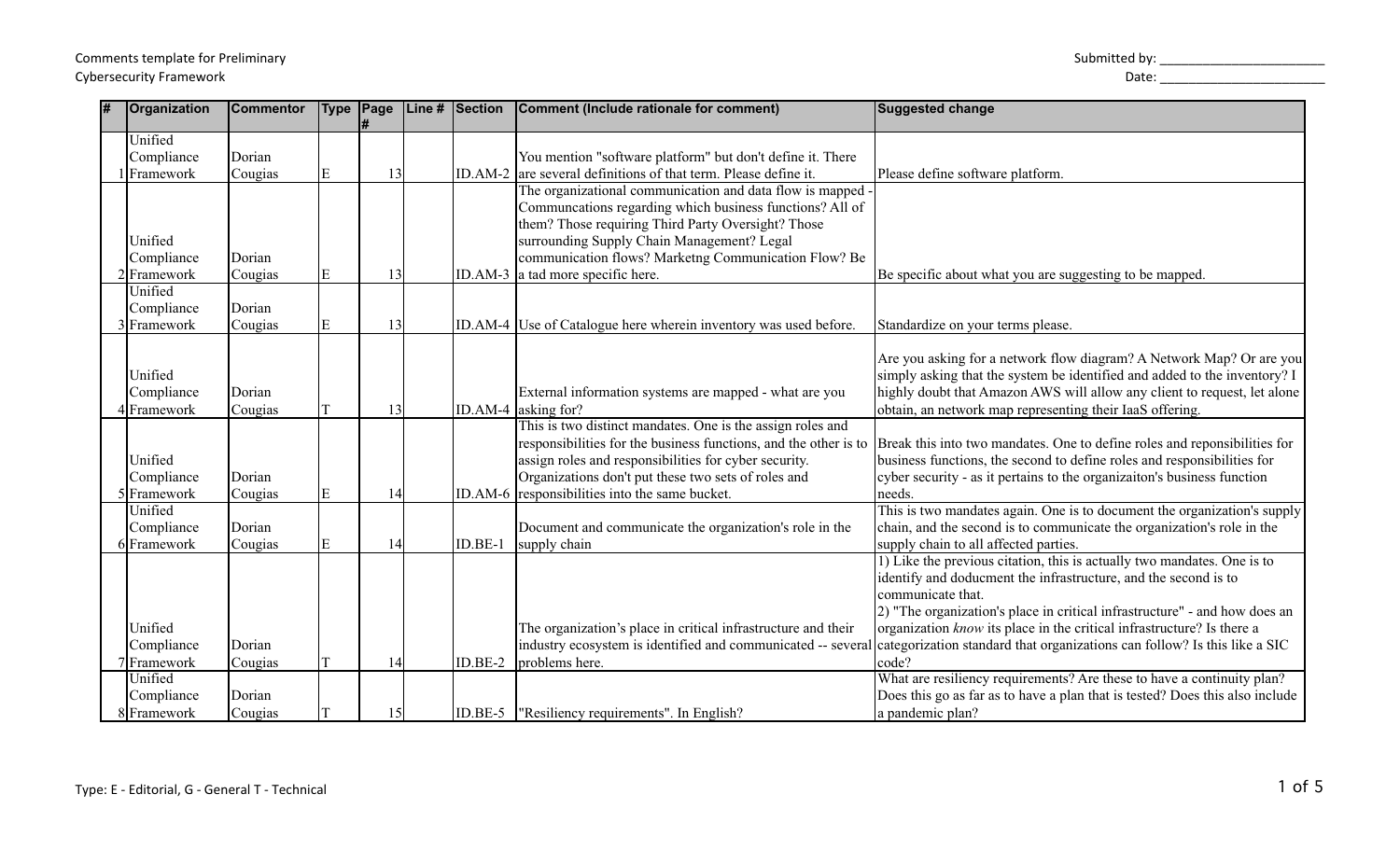## Comments template for Preliminary  $\blacksquare$ Cybersecurity Framework Date: \_\_\_\_\_\_\_\_\_\_\_\_\_\_\_\_\_\_\_\_\_\_\_

|                            |         |    |         |                                                                   | In the light of this document, you want more than a simple policy. You                                                                     |
|----------------------------|---------|----|---------|-------------------------------------------------------------------|--------------------------------------------------------------------------------------------------------------------------------------------|
| Unified                    |         |    |         |                                                                   | are looking for an organizational information security framework, and                                                                      |
| Compliance                 | Dorian  |    |         |                                                                   | possibly even an overall internaal control framework that addresses all                                                                    |
| 9Framework                 | Cougias | 15 |         | ID.GV-1 Organizational information security policy is established | aspects of compliance.                                                                                                                     |
| Unified                    |         |    |         |                                                                   |                                                                                                                                            |
| Compliance<br>10 Framework | Dorian  |    |         |                                                                   | Are you asking to align the roles with something? If so what? Shouldn't                                                                    |
|                            | Cougias | 15 |         | ID.GV-2 coordinated and aligned                                   | you fist ask the organization to <i>define</i> the roles and responsibilities?<br>These are multiple feeds. These should be separated out. |
|                            |         |    |         |                                                                   | 1) Threat feeds come from organizations supporting the Common                                                                              |
| Unified                    |         |    |         |                                                                   | Alerting Protocol.                                                                                                                         |
| Compliance                 | Dorian  |    |         |                                                                   | 2) Technical Vulnerability feeds come from the US' National                                                                                |
| 1 Framework                | Cougias | 15 | ID.RA-2 | "Threat and vulnerability information"                            | Vulnerability Database.                                                                                                                    |
| Unified                    |         |    |         |                                                                   |                                                                                                                                            |
| Compliance                 | Dorian  |    |         |                                                                   | Is that potential impact of threats attacking through vulnerabilities?                                                                     |
| 12 Framework               | Cougias | 16 |         | ID.RA-4 Potential impacts are analyzed                            | Is that potential impact of threats, regardless of vulnerabilities?                                                                        |
|                            |         |    |         |                                                                   |                                                                                                                                            |
|                            |         |    |         |                                                                   | As defined by FEMA, risk management processes are the combination of                                                                       |
|                            |         |    |         |                                                                   | - Asset value assessment                                                                                                                   |
|                            |         |    |         |                                                                   | - Vulnerability assessment                                                                                                                 |
|                            |         |    |         |                                                                   | - Threat assessment                                                                                                                        |
|                            |         |    |         |                                                                   | feeding in to                                                                                                                              |
|                            |         |    |         |                                                                   | - Risk assessment                                                                                                                          |
|                            |         |    |         |                                                                   | in order to identify mitigating options so that                                                                                            |
|                            |         |    |         |                                                                   | - Risk Management decisions can be made for which mitigating                                                                               |
|                            |         |    |         |                                                                   | procedures, equipment, personnel, or capital investments should be                                                                         |
|                            |         |    |         |                                                                   | applied.                                                                                                                                   |
| Unified                    |         |    |         |                                                                   |                                                                                                                                            |
| Compliance                 | Dorian  |    |         |                                                                   | In other words, you are restating that this entire NIST Cybersecurity                                                                      |
| 13 Framework               | Cougias | 16 |         | ID.RM-1   "Risk Management processes"                             | document be agreed to?                                                                                                                     |
|                            |         |    |         |                                                                   | Access permissions include both physical and technical. Since this                                                                         |
| Unified                    |         |    |         |                                                                   | section has dealt with physical access as well as technical access, are we                                                                 |
| Compliance                 | Dorian  |    |         |                                                                   | to assume you mean both? If so, then this should be two separate                                                                           |
| 14 Framework               | Cougias | 17 |         | PR.AC-4 Access permissions are managed                            | mandates.                                                                                                                                  |
|                            |         |    |         |                                                                   | Are you asking to protect the network access and boundary points?                                                                          |
| Unified                    |         |    |         |                                                                   | Are you asking to protect the information flow (because that is what AC-                                                                   |
| Compliance                 | Dorian  |    |         |                                                                   | 4 of NIST 800-53 is about)?                                                                                                                |
| 15 Framework               | Cougias | 17 |         | <b>PR.AC-5</b> Network Integrity is protected                     | Are you asking to perform penetration testing?                                                                                             |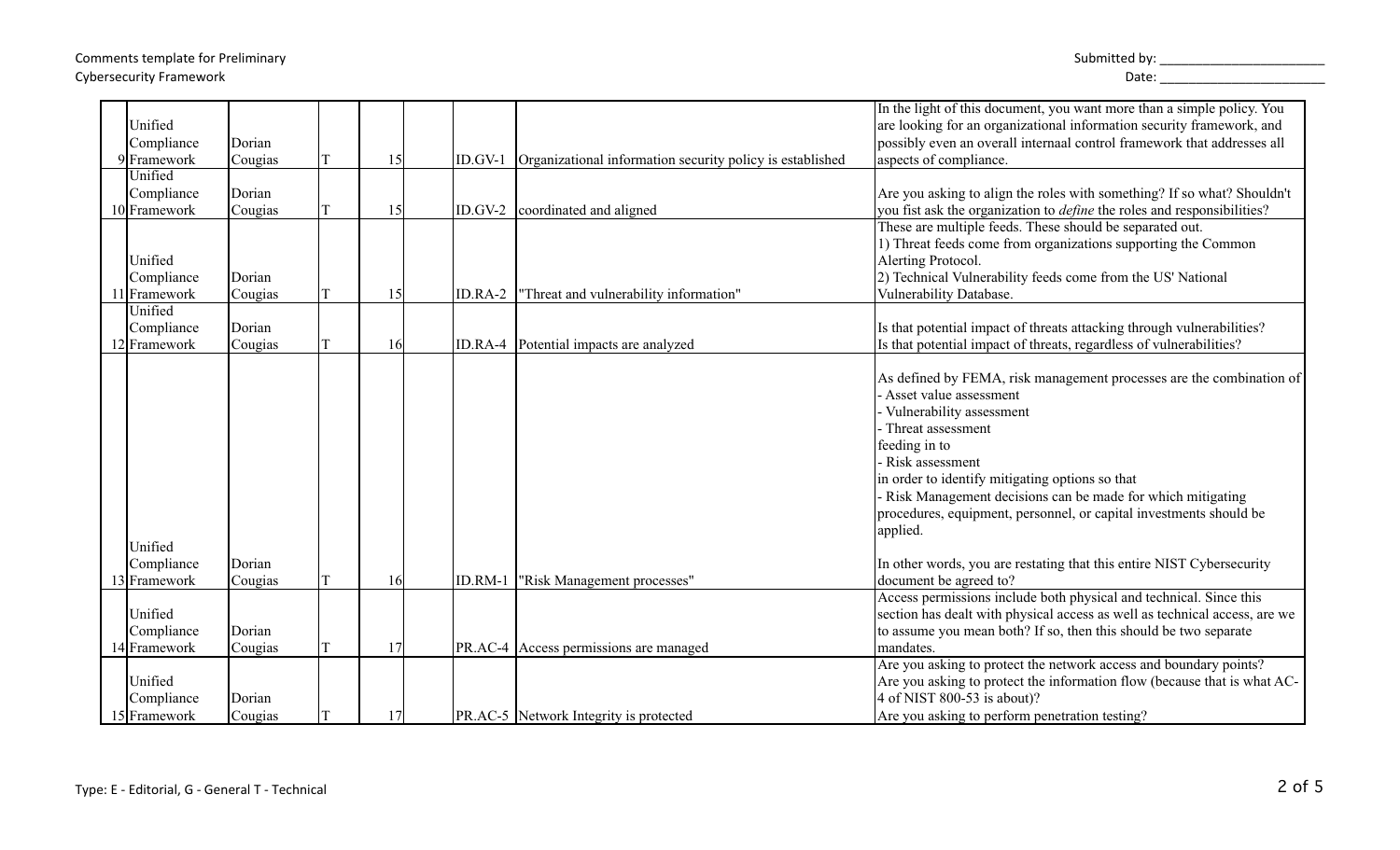## Comments template for Preliminary  $\blacksquare$ Cybersecurity Framework Date: \_\_\_\_\_\_\_\_\_\_\_\_\_\_\_\_\_\_\_\_\_\_\_

|              |         |   |    |                             |                                                      | 1) Please define "privileged users". Does that mean people with              |
|--------------|---------|---|----|-----------------------------|------------------------------------------------------|------------------------------------------------------------------------------|
|              |         |   |    |                             |                                                      | administrative authority? Root Access? Users having a higher standing in     |
|              |         |   |    |                             |                                                      | the organizational ladder?                                                   |
|              |         |   |    |                             |                                                      |                                                                              |
| Unified      |         |   |    |                             |                                                      | 2) Are you calling for an awareness program, a training program, or          |
| Compliance   |         |   |    |                             |                                                      | simply a certification from each individual that they understand their       |
|              | Dorian  |   |    |                             |                                                      |                                                                              |
| 16 Framework | Cougias | E | 17 | PR.AT-2                     | Privileged users understand roles & responsibilities | roles and responsibilities?                                                  |
| Unified      |         |   |    | $\overline{\text{PR.AT-3}}$ |                                                      | Are you calling for an awareness program, a training program, or simply      |
| Compliance   | Dorian  |   |    | through                     |                                                      | a certification from each individual that they understand their roles and    |
| 17 Framework | Cougias | E | 18 | PR.AT-5                     | understand roles & responsibilities                  | responsibilities?                                                            |
| Unified      |         |   |    | PR.AT-2                     |                                                      |                                                                              |
| Compliance   | Dorian  |   |    | through                     |                                                      | This can be accomplished by simply stating that all interested parties or    |
| 18 Framework | Cougias | E | 18 | PR.AT-5                     | The naming of different groups                       | all constituents be trained.                                                 |
| Unified      |         |   |    |                             |                                                      |                                                                              |
| Compliance   | Dorian  |   |    | PR.DS-1                     |                                                      |                                                                              |
| 19 Framework | Cougias | E | 18 | $\&$ DS-2                   | Protection and Securing                              | Standardize on one term or the other.                                        |
|              |         |   |    |                             |                                                      | This could cover everything from trade secret management, through            |
|              |         |   |    |                             |                                                      | patent and trademark filing, through digital rights management, through      |
|              |         |   |    |                             |                                                      | data loss prevention. A statement as broad as this is worthless as a         |
| Unified      |         |   |    |                             |                                                      | direction.                                                                   |
| Compliance   | Dorian  |   |    |                             |                                                      | We will take this to mean digital rights management for now until further    |
| 20 Framework | Cougias | E | 19 |                             | PR.DS-6 Intellectual property is protected           | clarification.                                                               |
|              |         |   |    |                             |                                                      | What makes an asset uncecessary? Are you inferring that assets at the        |
|              |         |   |    |                             |                                                      | end of their lifecycle should be disposed of? Are you inferring that every   |
|              |         |   |    |                             |                                                      | organization should "Spartanize" their asset list and get rid of things like |
|              |         |   |    |                             |                                                      |                                                                              |
|              |         |   |    |                             |                                                      | Coke machines (because they aren't <i>necessary</i> to the business)?        |
|              |         |   |    |                             |                                                      |                                                                              |
| Unified      |         |   |    |                             |                                                      | In addition, you've cross referenced this with NIST's sections on            |
| Compliance   | Dorian  |   |    |                             |                                                      | separation of duties. What does separation of duties have to do with asset   |
| 21 Framework | Cougias |   | 19 |                             | PR.DS-7 Unecessary assets are eliminated             | elimination?                                                                 |
|              |         |   |    |                             |                                                      | Are you suggesting that organizations develop a fully-functional and         |
|              |         |   |    |                             |                                                      | fully-implementable PII protection program that meets all state, federal,    |
| Unified      |         |   |    |                             |                                                      | and international guidelines? If so, in the Unified Compliance               |
| Compliance   | Dorian  |   |    |                             | Privacy of individuals and personally identifiable   | Framework there are 638 distinct Common Controls that fall under this        |
| 22 Framework | Cougias |   | 19 |                             | PR.DS-9  information (PII) is protected              | broad category alone.                                                        |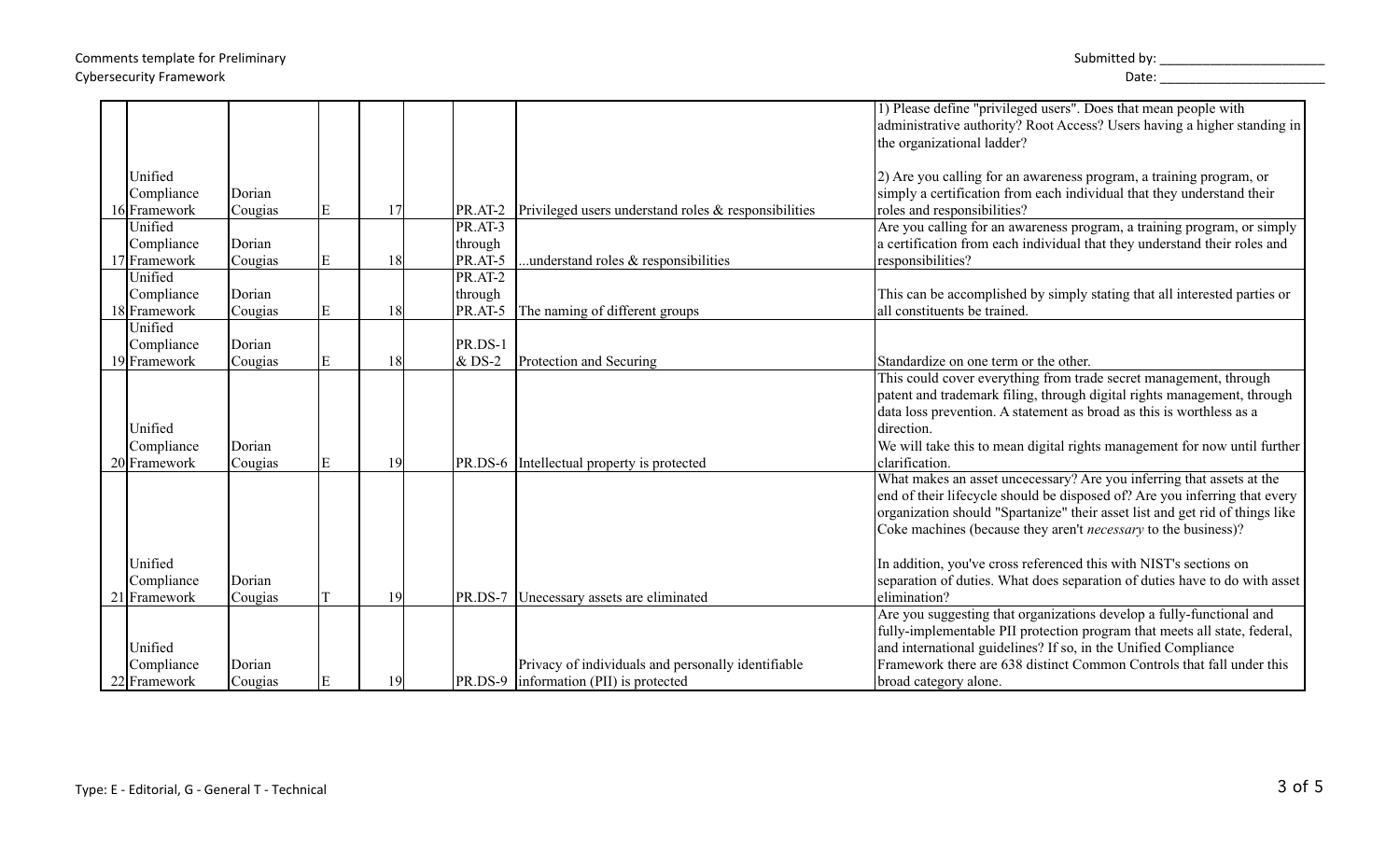|              |         |   |    |           |                                                              | In the Unified Compliance Framework there are 4,625 distinct Common                                                                   |
|--------------|---------|---|----|-----------|--------------------------------------------------------------|---------------------------------------------------------------------------------------------------------------------------------------|
|              |         |   |    |           |                                                              | Controls that fall under this broad category alone. If you are suggesting                                                             |
|              |         |   |    |           |                                                              | that each organization create baseline configurations for all systems in                                                              |
|              |         |   |    |           |                                                              | the organization, versus <i>some</i> systems that would fall under a scoping                                                          |
|              |         |   |    |           |                                                              | methodology, you are out of your collective minds.                                                                                    |
|              |         |   |    |           |                                                              |                                                                                                                                       |
|              |         |   |    |           |                                                              | On top of that, programs like SCAP (for automating configurations) are                                                                |
| Unified      |         |   |    |           |                                                              | weaker than published. The system types that <i>don't</i> have configuration                                                          |
| Compliance   | Dorian  |   |    |           | A baseline configuration of information                      | standards outweigh the systems that do have configuration standards by 5                                                              |
| 23 Framework | Cougias |   | 19 | PR.IP-1   | technology/operational technology systems is created         | $\frac{1}{10}$                                                                                                                        |
| Unified      |         |   |    |           |                                                              | Are you referring to the planning, development, or implementation phase                                                               |
| Compliance   | Dorian  |   |    |           | A System Development Life Cycle to manage systems is         | of an SDLC? Or are you referring to the need for the organization to                                                                  |
| 24 Framework | Cougias | E | 19 | $PR/IP-2$ | implemented                                                  | incorporate all four phases when designing and building systems?                                                                      |
|              |         |   |    |           |                                                              | Are you asking for after-action reports once an incident has occurred to                                                              |
|              |         |   |    |           |                                                              | ensure that protection mechanisms are updated? Or are you asking that                                                                 |
|              |         |   |    |           |                                                              | there be a general improvement/quality assurance plan for the                                                                         |
| Unified      |         |   |    |           |                                                              | organization's compliance and security program? Or are you asking that                                                                |
| Compliance   | Dorian  |   |    |           |                                                              | the organization simply communicate updates to its policies, standards,                                                               |
| 25 Framework | Cougias |   | 20 | PR.IP-7   | Protection processes are continuously improved               | and procedures?                                                                                                                       |
| Unified      |         |   |    |           |                                                              | Is this about sharing information (i.e., disclosure), or is this about                                                                |
| Compliance   | Dorian  |   |    |           |                                                              | information flow management (following such guidance as EAR, ITAR,                                                                    |
| 26 Framework | Cougias |   | 20 | PR.IP-8   | Information sharing occues with appropriate parties          | and NISPOM)?                                                                                                                          |
|              |         |   |    |           |                                                              | These are three individual mandates, not the same mandate. These fall                                                                 |
|              |         |   |    |           |                                                              | under different organizational roles functionally and are put into place                                                              |
| Unified      |         |   |    |           | Response plans (Business Continuity Plan(s), Disaster        | and excercised quite differently -- unless you are stating that the BCP and                                                           |
| Compliance   | Dorian  |   |    |           |                                                              | Recovery Plan(s), Incident Handling Plan(s)) are in place and DRP plans should be organized to fall <i>under</i> the leadership of an |
| 27 Framework | Cougias |   | 20 | PR.IP-9   | managed                                                      | overarching incident plan and incident team.                                                                                          |
| Unified      |         |   |    |           |                                                              |                                                                                                                                       |
| Compliance   | Dorian  |   |    |           | Specialized systems are protected according to the risk      | Are you asking that the organization establish and maintain information                                                               |
| 28 Framework | Cougias |   | 22 | PR.PT-5   | analysis (SCADA, ICS, DLS)                                   | system assurance categories?                                                                                                          |
| Unified      |         |   |    |           |                                                              | A baseline of normal operations for what? For every department? For a                                                                 |
| Compliance   | Dorian  |   |    |           | A baseline of normal operations and procedures is identified | system's functions, such as a system playing a critical path role in the                                                              |
| 29 Framework | Cougias |   | 22 | DE.AE-1   | and managed                                                  | organization's supply chain?                                                                                                          |
| Unified      |         |   |    |           |                                                              |                                                                                                                                       |
| Compliance   | Dorian  |   |    |           |                                                              | What is an attack target? The only definition found online is that of some                                                            |
| 30 Framework | Cougias | E | 22 |           | DE.AE-2 Attack Target                                        | monster in a game.                                                                                                                    |